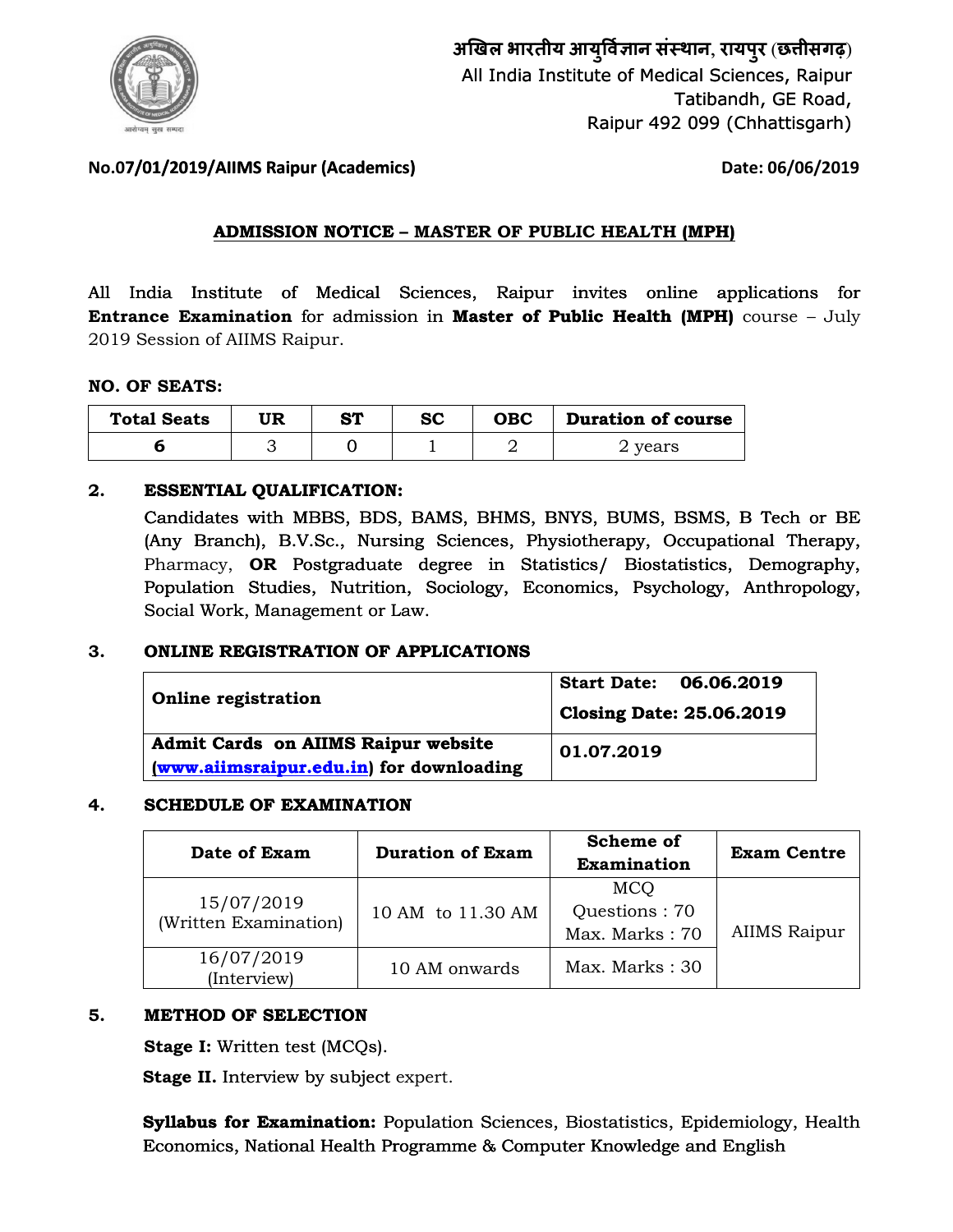## **(a) Short listing of candidates for Stage-II**:

- A merit list will be prepared on the basis of marks obtained in written test (Stage –I). To qualify for interview (Stage-II), a candidate must obtain at least 35 marks in written test (Stage-I). The number of candidates eligible to appear in the interview will be FIVE (05) times the number of seats to filled in each subject, provided the candidates score more than cut off marks mentioned above. The candidates will be invited for the interview strictly in order of merit based on the marks obtained by the candidates in written test.
- The interview conducted by the respective department will have a weightage of 30 marks.

# **(b) Final Result:**

Final result will be declared based on total marks obtained in Stage-I and Stage-II Examination.

# **6. METHOD OF RESOLVING TIES**

If two or more candidates obtain equal marks in the entrance examination, then their inter-se-merit for admission to the course shall be determined on the basis of the following:-

- i) A candidate who has made more attempts in passing qualifying examination would rank junior to a candidate who has made lesser attempts.
- ii) If the attempts made in passing the qualifying examination are also the same, then a candidate senior in age will rank senior to the candidate junior in age.

# **7. JOINING**

Selected candidates are required to join on 01.08.2019 or before 31.08.2019. In case the candidate fails to join by this date and no written request for extension is received by 31.08.2019, it will be assumed that he/she does not intend to join the course and the seat will be offered to the next candidate on the waiting list. No further correspondence will be entertained in this regard.

## **8. COURSE FEE & STIPEND:**

| <b>Course Fee</b> | ₹5856/-    |
|-------------------|------------|
| <b>Stipend</b>    | <b>NIL</b> |

## **9. HOW TO APPLY:**

Candidates must fill in the online application form as per the procedure given in Para 11 of this Notice and take a printout of the same for submission at the time of verification of documents.

# **10. APPLICATION FEE AND MODE OF PAYMENT:**

General/OBC: ₹ 1000/- + Transaction Charges as applicable

SC/ST/Person with Disabilities: Exempted.

Application fee is required to be remitted **online** only. Any other instrument of payment is not acceptable. Please make sure to correctly mention the Transaction number, Date/Time and Bank of which remittance is made in your application form for reconciliation. Also make sure to get the confirmation of the successful remittance by your bank and retain the proof of the same which may be required at the time of document verification. The application fee is non-refundable.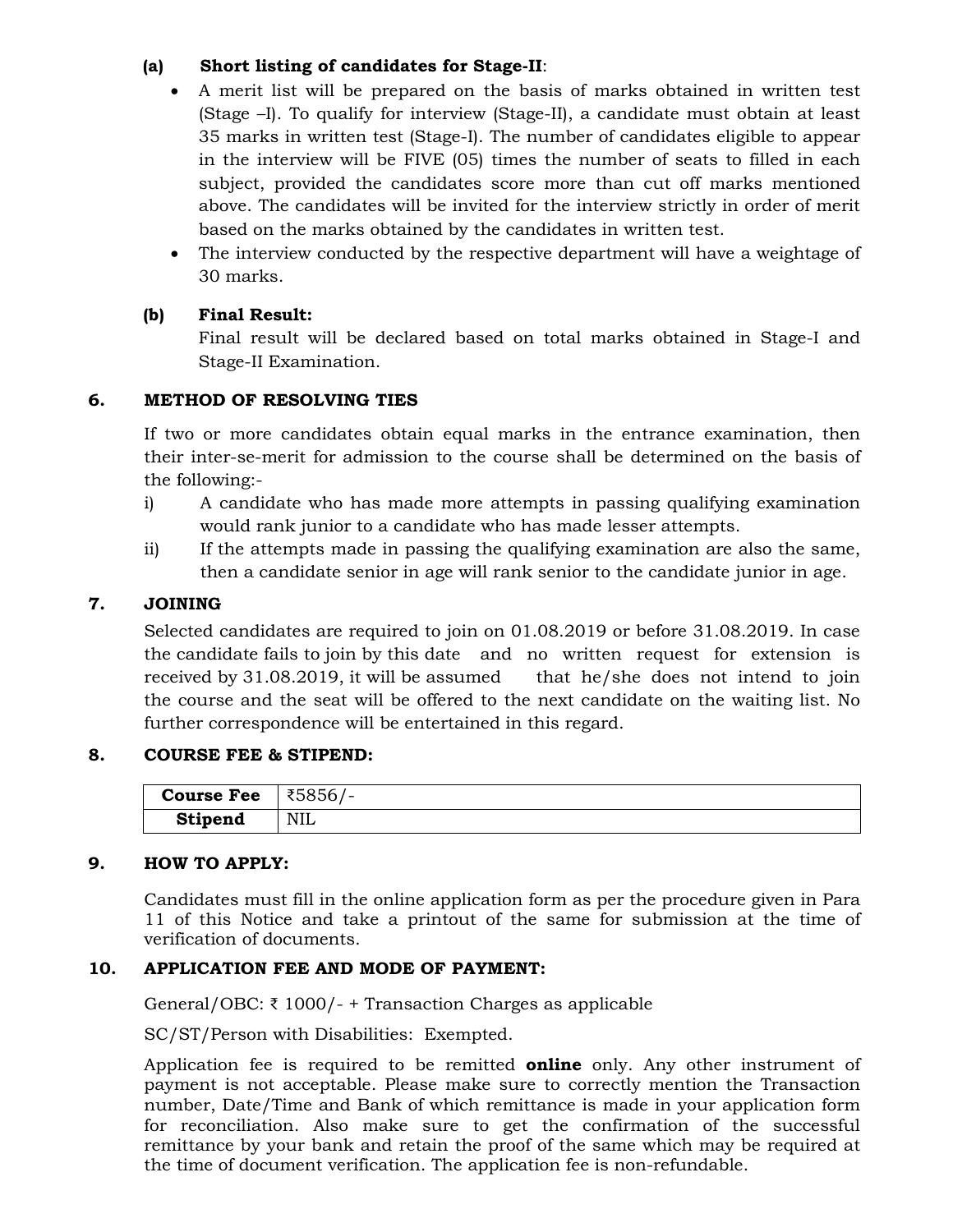## **11. PROCEDURE TO FILL ONLINE APPLICATION AND PAYMENT OF FEE**

- (A) For filling up of online application, candidates must have the following prerequisites ready:
	- i. Valid e-mail ID
	- ii. Scanned recent Passport size photograph of candidate (in JPG format)
	- iii. Scanned signature of the candidate (in JPG format)
	- iv. Online payment detail of the required application fee
	- v. Aadhar Card

# (B) **Guidelines for scanning the photograph & Signature:**

Before applying online a candidate will be required to have a scanned (digital) image of his/her photograph and signature as per the specifications given below:

# **(i) Photograph:**

- o Photograph must be a recent passport size colour picture.
- o The picture should be in colour, against a light-coloured, preferably white, background.
- o Caps, hats and dark glasses are not acceptable. Religious headwear is allowed but it must not cover your face.
- o Dimensions 200 x 230 pixels (preferred)
- o Size of file should be between 80 kb–100 kb
- o Ensure that the size of the scanned image is not more than 100 KB.

# **(ii) Signature:**

- The applicant has to sign on white paper with Black ink pen.
- The signature must be signed only by the applicant and not by any other person.
- The signature will be used to put on the Hall Ticket and wherever necessary.
- If the Applicant's signature on the answer script, at the time of the examination, does not match the signature on the Hall Ticket, the applicant will be disqualified.
- Dimensions 140 x 60 pixels (preferred)
- Size of file should be between 50 kb 80 kb
- Ensure that the size of the scanned image is not more than 80 KB.
- (C) While applying online, in the preview of the form, the candidate's Photo and Signature must be clearly visible to candidate, if photo/signature image is small in size or not visible in preview on website, then it means that the photo/signature is not as per the AIIMS prescribed format and your application will be rejected. So, be careful while uploading your photo and signature.
- (D) Applicants must fill all the fields **carefully** since after submission of online application request for change in any information at any later stage will not be considered.
- (E) Candidate may access the online application portal by clicking on the link mentioned in the website (**[www.aiimsraipur.ed](http://www.aiimsraipur.edu.in/)u.in**).
- (F) First time user shall click on the new registration link and fill the details correctly as mentioned.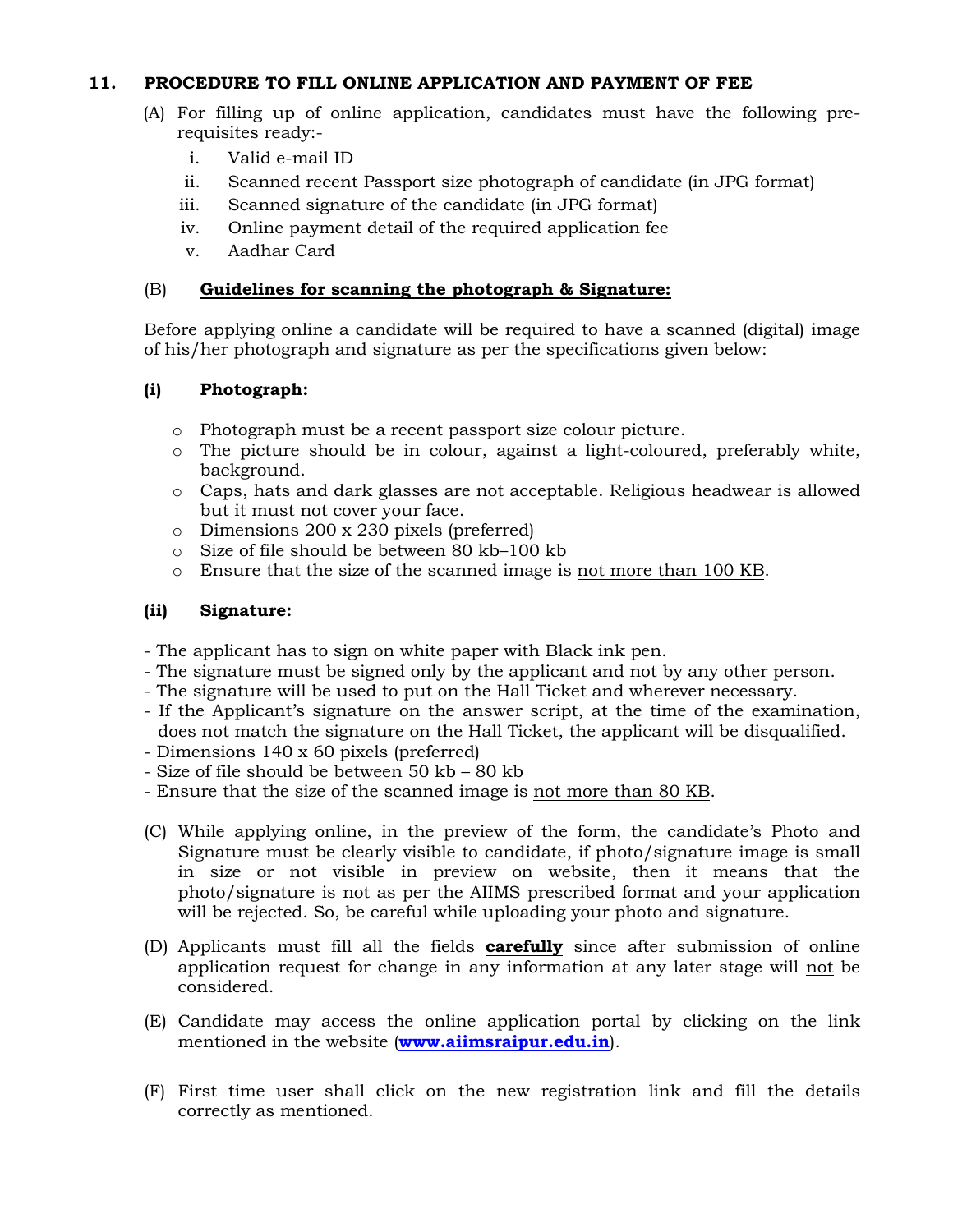- (G) After completing the registration part candidate will receive the user ID and password through SMS on the registered mobile number and through E-mail on the registered email address. The same ID and Password shall be displayed on the logged screen. Candidates are requested to note down the User ID and password. Candidates are also advised to take a print of the Registered Application Form for their records and future reference.
- (H) After registration part, the candidate may continue with the form filling process or may log out form the registration part.
- (I) The candidates already registered shall click on existing user link and fill the correct user ID and Password for continuing the form filling process. In case of incorrect User ID/Password click on the '*forgot password'* link.
- (J) The candidates are requested to fill the correct details regarding name/age/sex/caste/address/educational qualification and other relevant fields mentioned in the application portal. Candidates are advised to upload the relevant documents/photographs in the desired format only.
- (K) Once the details are correctly filled the candidate may proceed for the fee payment.
- (L) Once a candidate clicks on SUBMIT button, a page containing some important instructions for payment, a Payment Reference Number and a Link to make payment of Application Fee will open. Candidates may please note that unless they make the payment of Application Fee, their application will be treated as INCOMPLETE. Candidates who want to pay at later stage can use this Payment Reference Number for re-login and making the payment in order to complete his/her Registration.
- (M) **Online payment of fee:** Once a candidate clicks on button for making the payment, they will be redirect to the Payment gateway site. There are various options available for payment on SBI site viz. SBI Internet Banking, other major bank's Internet Banking; Debit/Credit Cards. Additional charges viz. bank charges, service tax etc. incurred while making online payment of application fees will be borne by the candidate. After making the successful Payment they will immediately be redirected to [\(www.aiimsraipur.ed](http://www.aiimsraipur.edu.in)u.in) for generation of Registered Application Form. **Candidates are advised to take a print of the Registered Application Form for their records and future reference.** Thus the process for Registration of candidates who have to pay Application Fee gets completed. The Registration number along with Date of Birth can also be used for downloading the Admit Card 10 days prior to the date of examination which shall also be notified in the designated website i.e. w[ww.aiimsraipur.edu.](http://www.aiimsraipur.edu.in/)in
- (N) Once form is submitted there shall be no provision for making changes in the application form.
- (O) Payment of application fees by any other mode viz Cash, Cheque, Money Orders, Postal Orders, Pay Orders, Banker's Cheques, Postal Stamps, etc., will not be accepted. Such applications will be summarily rejected. The decision of Director, AIIMS Raipur in this regard shall be final and binding.

#### **12. REQUIREMENTS FOR ADMISSION OF OVERSEAS CITIZEN OF INDIA (OCI)**

Overseas Citizen of India (OCI) registered under Section 7A of Citizenship Act 1955 are also eligible to appear in PG courses and all terms and conditions for Indian Nationals will be applicable to the candidates. The candidate will submit proof of Registration as OCI under Section 7A of Citizenship Act 1955 to be eligible to appear for this test.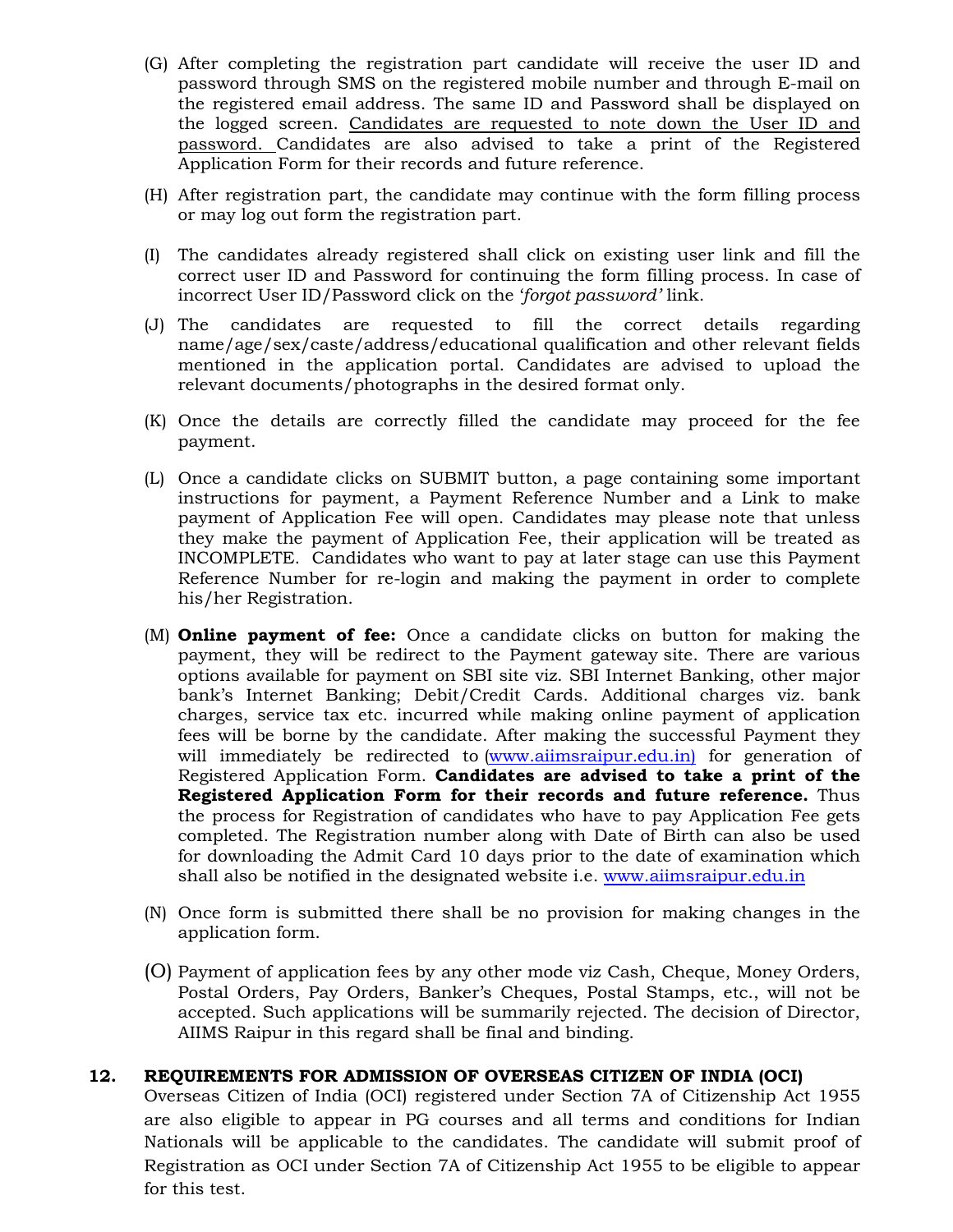## **13. SUBMISSION OF CASTE CERTIFICATE BY SC/ST/OBC CANDIDATES**

After declaration of result of the Entrance Examination, candidates belong to Scheduled Caste/Scheduled Tribe and Other Backward Classes should submit, along with other requisite documents, an attested copy of a certificate from any one of the following **authorities stating that the candidate belongs to Scheduled Caste, Scheduled Tribe or Other Backward Classes in the prescribed form.**

- A. District Magistrate, Additional District Magistrate, Collector, Deputy Commissioner, Additional Deputy Commissioner, Deputy Collector, 1st Class Stipendiary Magistrate, City Magistrate, Sub-Divisional Magistrate, Taluka Magistrate, Executive Magistrate, Extra Assistant Commissioner.
- B. Chief Presidency Magistrate/Additional Chief Presidency Magistrate/ Presidency Magistrate.
- C. Revenue Officer not below the rank of Tehsildar.
- D. Sub-Divisional Officer of the area where the candidate and his or her family normally resides.
- E. Administrator/Secretary to Administrator/Development Officer (Lakshadweep Island) or as authorised in the Constitution.

The candidate will be required to submit an undertaking to the effect of their caste. The detection of any discrepancy in the caste certificate shall entail cancellation of registration. This is as per the provisions made by Ministry of Personnel, Public Grievances and Pensions vide their order No. 36033/4/97- Estt. (RES) dated 25.07.2003 and No. 36011/3/2005-Estt. (RES) dated 9.9.2005 respectively.

**Candidates must note that a certificate from any other person/authority will not be accepted and no further correspondence in this regard shall be entertained. The name, designation and the seal of the officer should be legible in the certificate.** 

## **14. REASONS FOR REJECTION/CANCELLATION OF APPLICATION**:

APPLICATIONS/CANDIDATURE OF APPLICANTS ARE LIABLE TO BE CANCELLED/REJECTED SUMMARILY OR AT ANY STAGE OF THE ADMISSION PROCESS IN THE EVENT OF ALL OR ANY OF THE FOLLOWING:

- i. Applications being incomplete.
- ii. Any variation in the Signatures.

All the SIGNATUREs in FULL (NOT IN SHORT) done on the Print out of the Application Form and also on other Documents must be the same.

- iii. Scanned copy of photograph and signature uploaded are not as per specification given and/or blur or distorted or not clear.
- iv. Non-payment of Examination Fees or non-receipt of fee through online mode, if not otherwise exempted.
- v. Fee not paid as per instructions.
- vi. Under aged/over aged candidates.
- vii. Failure to bring (**in original**) all relevant Certificates/Documents issued by the competent authority, along with self-attested legible copies in support of the information given in their Application Forms about their Educational Qualifications; Experiences; Percentage of Marks obtained; Proof of Age; Proof of Category [SC/ST/OBC] and the print out of Application Form at the time of verification of document.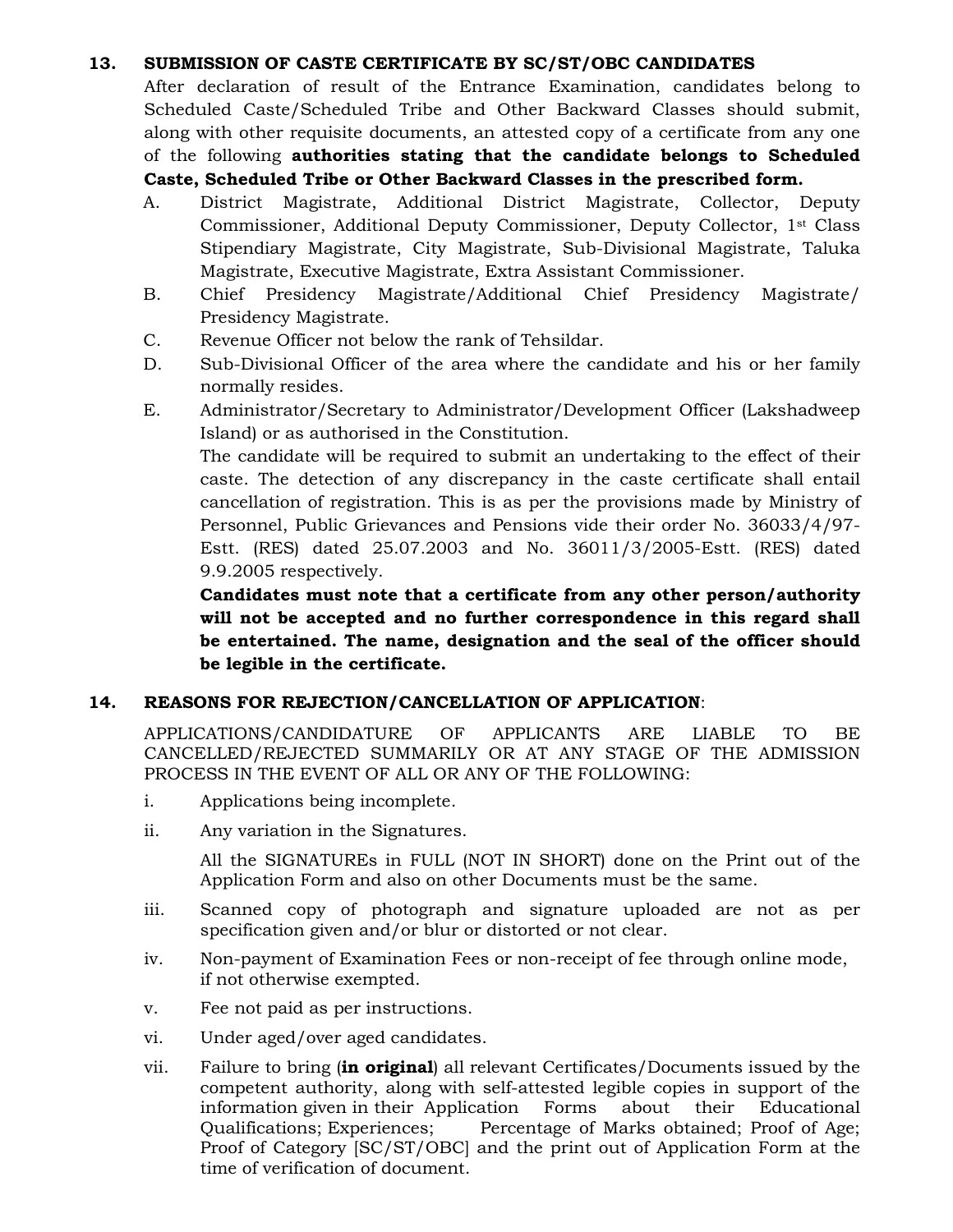- viii. Not having the requisite Educational Qualification/Experience/Category Status as on the closing date.
- ix. Incorrect information or misrepresentation or suppression of material facts.
- x. For carrying mobile phones / accessories in the Examination premises/Hall.
- xi. Any other irregularity.

## **15. ACTION AGAINST CANDIDATES FOUND GUILTY OF MISCONDUCT**

- (A) Candidates are warned that they should not furnish any particulars that are false or suppress any material information while filling in the application form. Candidates are also warned that they should in no case attempt to alter or otherwise tamper with any entry in a document or the attested certified copy submitted by them nor should they submit a tampered/fabricated document. If there is any inaccuracy or any discrepancy, an explanation regarding this discrepancy should be submitted.
- (B) Without prejudice to criminal action/debarment upto 3 years from examinations conducted by AIIMS, Raipur wherever necessary, candidature will be summarily cancelled at any stage of the admission in respect of candidates found to have indulged in any of the following activities:
	- a) In possession of mobile phone and/or accessories and other electronic gadgets within the premises of the examination centres, whether in use or in switched off mode and on person or otherwise.
	- b) Involved in malpractices.
	- c) Using unfair means in the examination hall.
	- d) Obtaining support for his / her candidature by any means.
	- e) Impersonate/ procuring impersonation by any person.
	- f) Submitting fabricated documents or documents which have been tampered with.
	- g) Making statements which are incorrect or false or suppressing material information.
	- h) Resorting to any other irregular or improper means in connection with his/her candidature for the examination.
	- i) Misbehaving in any other manner in the examination hall with the Supervisor, Invigilator or representative of AIIMS, Raipur.
	- j) Intimidating or causing bodily harm to the staff employed by AIIMS, Raipur for the conduct of examination.

# **15. OTHER IMPORTANT POINTS**

- i. Please fill the Online Application carefully. It may not be possible to make changes after payment of online fee. Applicants may note that further correspondence will NOT be entertained in this regard.
- ii. Any Amendment/Rectification/Change/Editing is NOT allowed in Name, Category, Department and PWBD status after submitting the application fee through Debit/Credit Card/Net Banking and images once uploaded cannot be changed later. Any change in address, mobile no. and email ID should be intimated to this office immediately.
- iii. The Competent Authority reserves the right of any amendment, cancellation and changes to this advertisement as a whole or in part without assigning any reason or giving notice.
- iv. In case, any information given or declaration by the candidate is found to be false or if the candidate has wilfully suppressed any material information relevant to his/her admission, he/she will be liable to be removed from the institute and any action taken as deemed fit by the competent authority.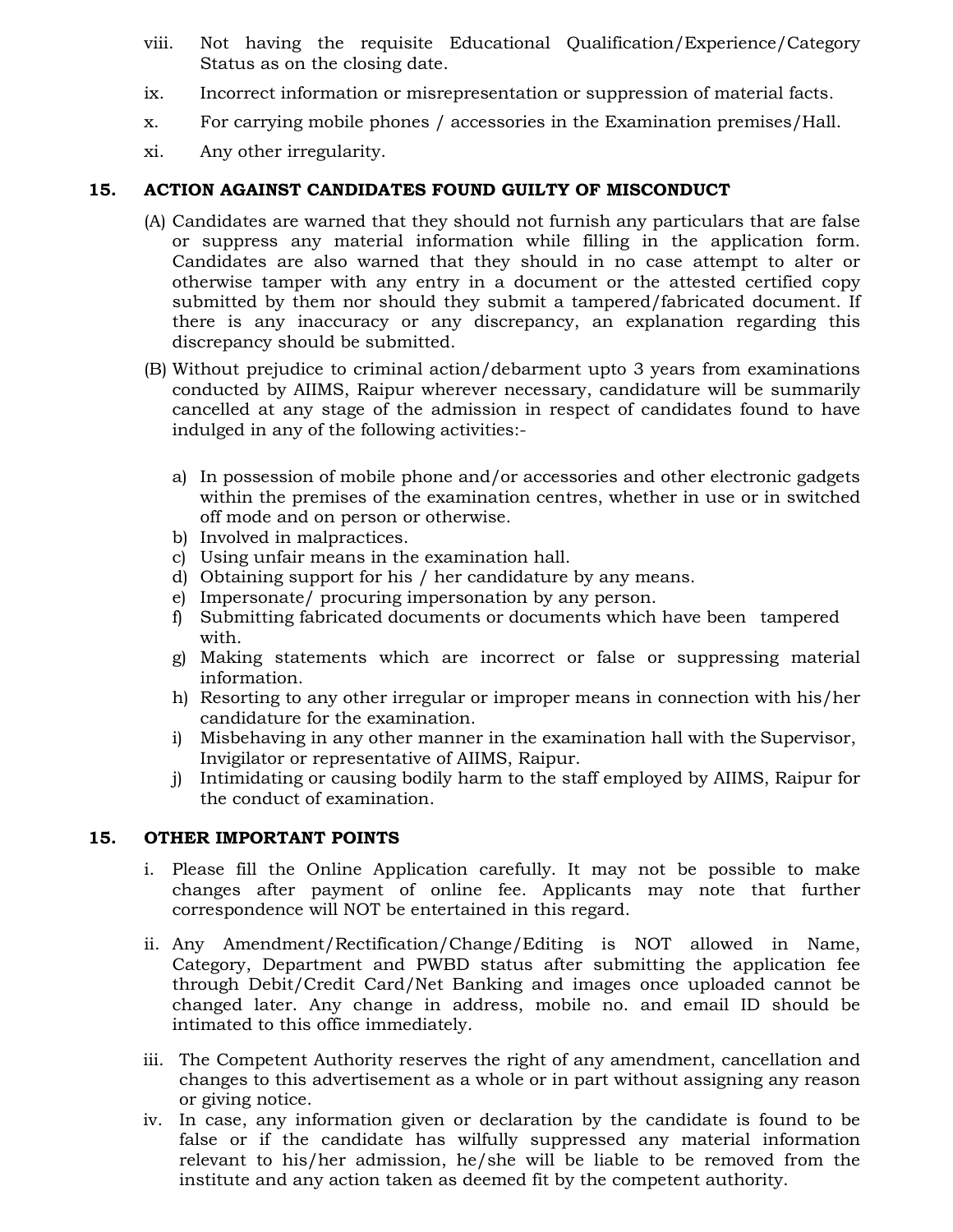- v. The decision of the competent authority regarding selection of candidates will be final and no representation will be entertained in this regard.
- vi. Name of the selected candidates will be displayed in the institute website. No separate individual intimation will be sent. Beside, all information regarding examination will also be provided through the Institute website only. The Institute will not be responsible in any manner if a candidate fails to visit / access the website in time. Candidates are requested to regularly visit the Institute website i.e.**www.aiimsraipur.edu.in** for updated information regarding the admission process.
- vii. The applicant will be responsible for the authenticity of submitted information, their documents and photograph. Submission of any false, fake and/or suppression /concealment of facts shall lead to rejection/ cancellation of admission.
- viii. There is no provision for re-checking/re-evaluation of the answer sheets and no query in this regard will be entertained.
- ix. The decision of the Director of the Institute shall be final in the matter of selection of candidates for admission to MPH Course and no appeal will be entertained in this regard.
- x. Selected candidates must join the course on the date stipulated in the letter of selection, failing which the selection/admission shall stand cancelled/withdrawn.
- xi. The selected candidates will have to submit the original Permanent Registration Certificate at the time of joining.
- xii. The selection of candidates in MPH Course will be subject to medical fitness. No selected candidate will be permitted to pay fee/join the course unless declared medically fit by the Medical Board appointed by the Institute. The decision of the Medical Board shall be final.
- xiii. Private practice in any form during the course is prohibited. The period of training is strictly full time and continuous.
- xiv. The rules are subject to change in accordance with the decision of the Institute to be taken from time to time.
- xv. Candidates are not allowed to bring mobile phones, books, notes and loose sheets, any other electronic gadgets and any other communication devices inside the examination premises/hall and any infringement of these instructions will entail debarment from future examinations of AIIMS Raipur without prejudice to initiation of criminal proceedings against the candidates.
- xvi. In case of need of any assistance or clarifications regarding the admission process please contact: **ace@aiimsraipur.edu.in**- please mention your Application ID & Course applied in the Subject line of your e-mail or call on **0771-2970617**.
- xvii.If you need any technical support during filling the online form send e-mail at **[helpdesk.aiimsraipur@gma](mailto:helpdesk.aiimsraipur@gmail.com)il.com** please mention your Application ID & Course applied in the Subject line of your e-mail, or call on **07554031427, 7000669535.**
- xviii. For any updates please visit the Institute website i.e. [www.aiimsraipur.e](http://www.aiimsraipur.edu.in/)du.in regularly.
- xix. All disputes will be subject to jurisdictions of Court of Law of Chhattisgarh.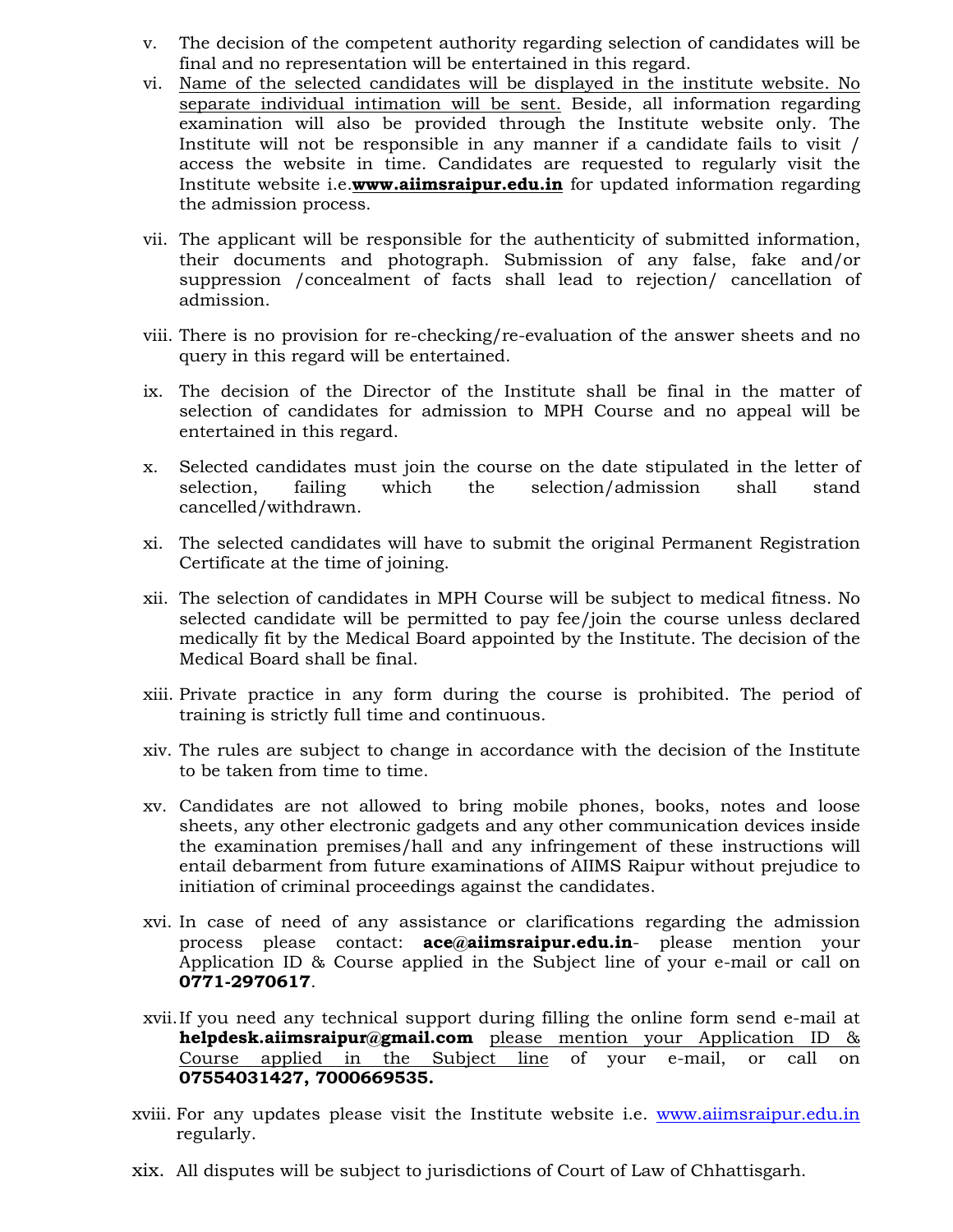#### **FORM OF SC/ST CERTIFICATE PRESCRIBED**

Form of certificate as prescribed in M.H.A., O.M., No. 42/21/49-N.G.S. dated the 28.1.1952, as revised in Dept. of Per-& A.R. letter No. 36012/6/76-Est. (S.CT), dated the 29.10.1977, to be produced by candidate belonging to a Scheduled Caste or a Scheduled Tribe in support of his/her claim.

#### **CASTE CERTIFICATE**

| Caste/Scheduled Tribe* under: |  |  |
|-------------------------------|--|--|

- The Constitution (Scheduled Caste) Order, 1950
- The Constitution (Scheduled Tribe) Order, 1950 ٠
- The Constitution (Scheduled Caste) (Union Territories) Order, 1951
- The Constitution (Scheduled Tribe) (Union Territories) Order, 1951

% 1. (as amended by the Scheduled Caste and Scheduled Tribes Lists (Modification) Order, 1956, the Bombay Reorganization Act, 1960, the Punjab Re-organization Act, 1966, the State of Himachal Pradesh Act, 1970 the North Eastern Areas (Re-organization) Act, 1971 and the Scheduled Castes and Scheduled Tribes Orders, (Amendment) Act, 1976). The Constitution (Jammu and Kashmir) Scheduled Caste Order, 1956.

- The Constitution (Andaman and Nicobar Islands) Scheduled Tribes Order, 1959.
- The Constitution (Dadra and Nagar Haveli) Scheduled Caste Order, 1962. ٠
- ٠ The Constitution (Dadra and Nagar Haveli) Scheduled Tribes Order, 1962.
- ٠ The Constitution (Pondichery) Scheduled Caste Order, 1964
- ٠ The Constitution (Uttar Pradesh) (Scheduled Tribes) Order, 1967
- ٠ The Constitution (Goa, Daman & Diu) Scheduled Caste Order, 1968.
- The Constitution (Goa, Daman & Diu) Scheduled Tribes Order, 1968.
- The Constitution (Nagaland) Scheduled Tribes Order, 1970.
- The Constitution (Sikkim) Scheduled Caste Order, 1978.
- The Constitution (Sikkim) Scheduled Tribes Order, 1978.

% 2. Applicable in the case of Scheduled Caste/Schedule Tribe persons who have migrated from one State/ Union Territory Administration:

This certificate is issued on the basis of the Scheduled Caste/Scheduled Tribe certificate issued to Shri / recognised as a Scheduled Caste/Scheduled Tribe\* in the State/Union Territory\* ....................... issued by the (name family ordinary reside(s) in village/town\* .................... of the State/Union Territory of..................... Signature.....................

|  |  | State/Union Territory                             |                       |  |  |  |
|--|--|---------------------------------------------------|-----------------------|--|--|--|
|  |  |                                                   | (With seal of Office) |  |  |  |
|  |  | Please delete the words which are not applicable. |                       |  |  |  |
|  |  |                                                   |                       |  |  |  |

- · Please quote specific Presidential Order.<br>% Delete the paragraph which is not applicable.
- 
- \*\* Should be signed by the Authorities empowered to issue Scheduled Caste/Scheduled Tribe certificates as specified above.